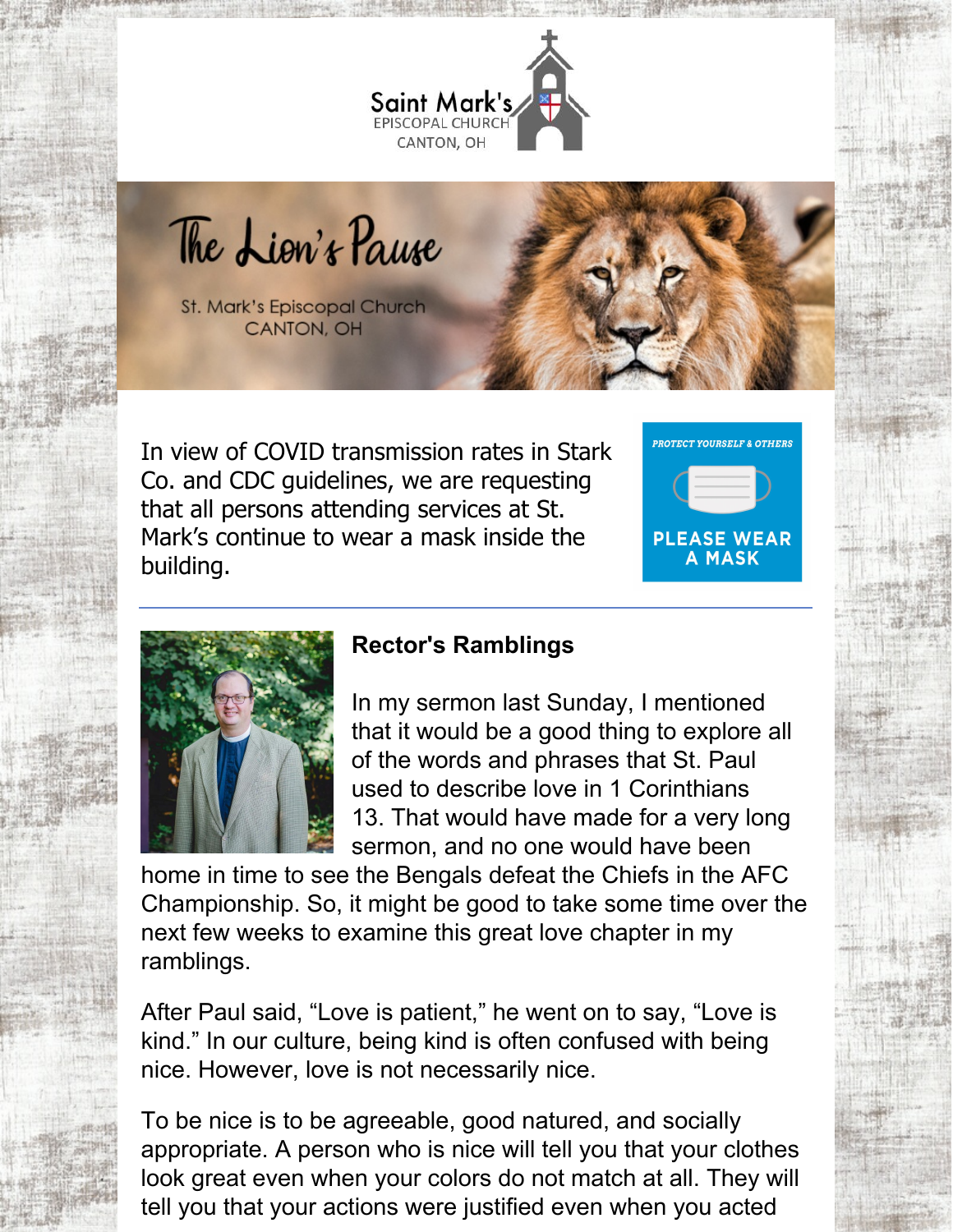completely inappropriately. Often, the goal of being nice is to win the approval of the one to whom we are being nice. When we are nice, our actions are often motivated by how another person will evaluate us.

Kindness, on the other hand, keeps the best interest of the other person in mind. If a friend has acted inappropriately, it might be nice to tell them their actions were fine or justified. However, the kind thing to do would be to tell them the truth, so they have the opportunity to make amends and not continue acting in ways that will hurt themselves or others. Of course, we do so gently to take away as much of the sting as possible.

Being nice generally requires little sacrifice. Being kind will frequently require a sacrifice. Being nice can be selfseeking. Being kind always seeks the best for the other person. Being nice is generally culturally acceptable. Being kind can set us at odds with our culture. Sometimes being nice and being kind can overlap, but when the two are at odds with one another, love chooses kindness.

As a side note, several people asked me where I found the reflection of the 14-year-old Lebanese boy that I shared in my sermon on Sunday. I originally found it in *Paul Through Mediterranean Eyes: Cultural Studies in 1 Corinthians* by Kenneth E. Bailey. I subsequently found this [reflection](https://www.pulpitfiction.com/s/Hannah-Haddads-Letter-zp8z.docx)

**Fr. RJ**

# **Reminder!**

Forms for 2022 Altar Flower donations can be found in the lobby, or you can send in a dedication [here.](mailto:office@stmarks-canton.org) Dedications can be made "In Memory of", "In Celebration of", or "In Honor of", and are \$15 each.

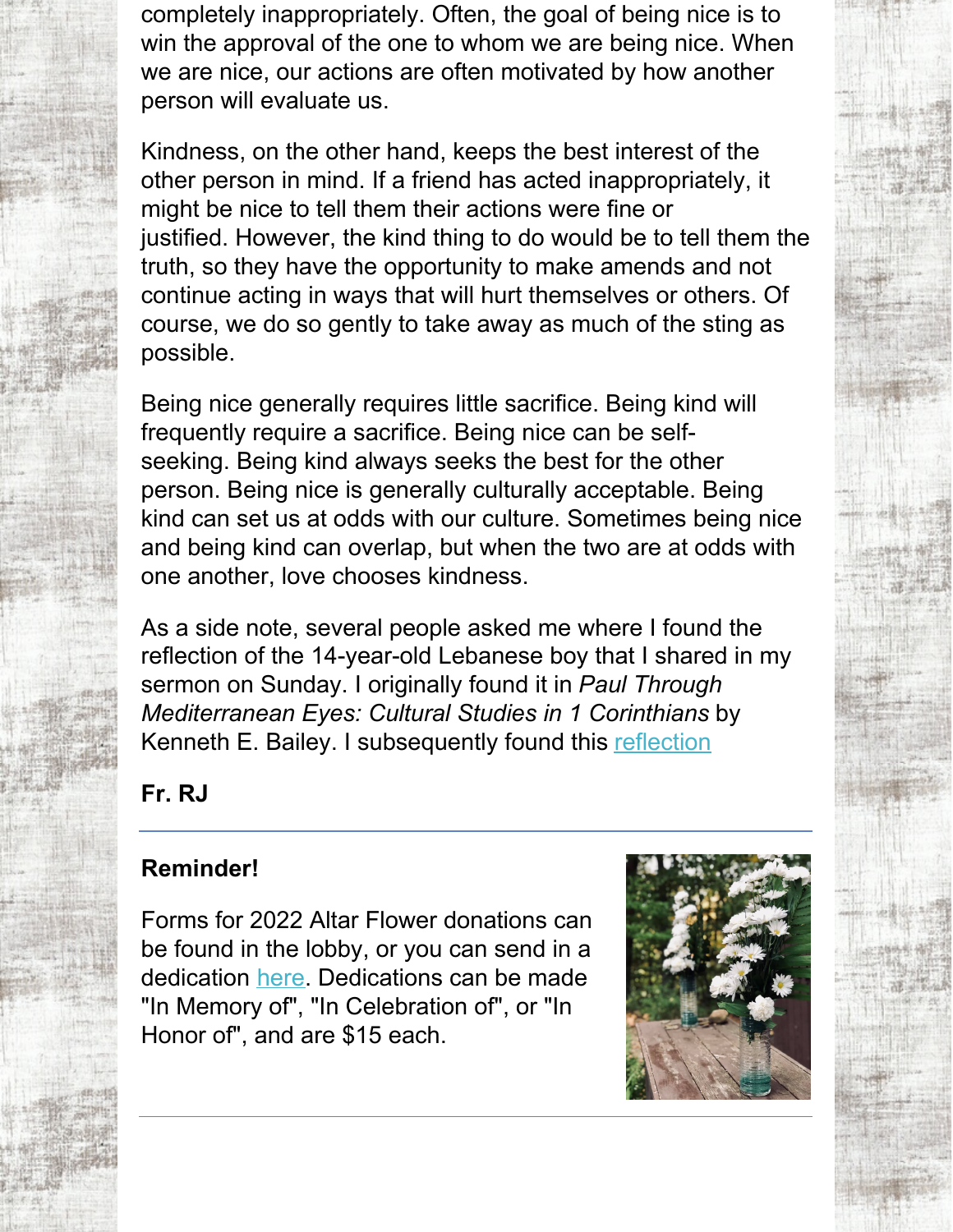

## **Sunday, February 6**

Holy Eucharist at 8 a.m. and 10 a.m. Bible Study at 9 a.m. Sunday School at 10 a.m. **[Lessons](http://lectionarypage.net/YearC_RCL/Epiphany/CEpi5_RCL.html) [Bulletin](https://files.constantcontact.com/32ed7374201/5489979a-2222-4753-9d72-994abbe233a2.pdf)** Live [Stream](https://www.facebook.com/stmarks.canton)

**Monday, February 7** Bishop Search Committee Listening Session, 6:30 p.m.

**Wednesday, February 9** Evening Prayer, 4 p.m. (Zoom) [Bulletin](https://files.constantcontact.com/32ed7374201/848e5cd9-7f56-45e2-a551-c979a2e2938c.pdf) Join Zoom [Meeting](https://us06web.zoom.us/j/84743725688?pwd=QU1TaEdzOEFjdWw3bUE2cE5xNXNMZz09)

# **[Designate](https://dohio.org/designate-a-gift-to-your-parish) a Gift to St. Mark's**

**The Diocese has continued to offer easy online giving. To use this, please select "St. Mark's Canton" from the dropdown, and choose either a one-time or**



**recurring gift. We thank you for your continued support.**

## **Bob's Music Notes**

Every Saturday my Uncle Paul drove me downtown to my piano lesson at Peabody in Baltimore, there to try and convince my teacher that I could play her assigned works, including the scales, which she declared was my weakest skill.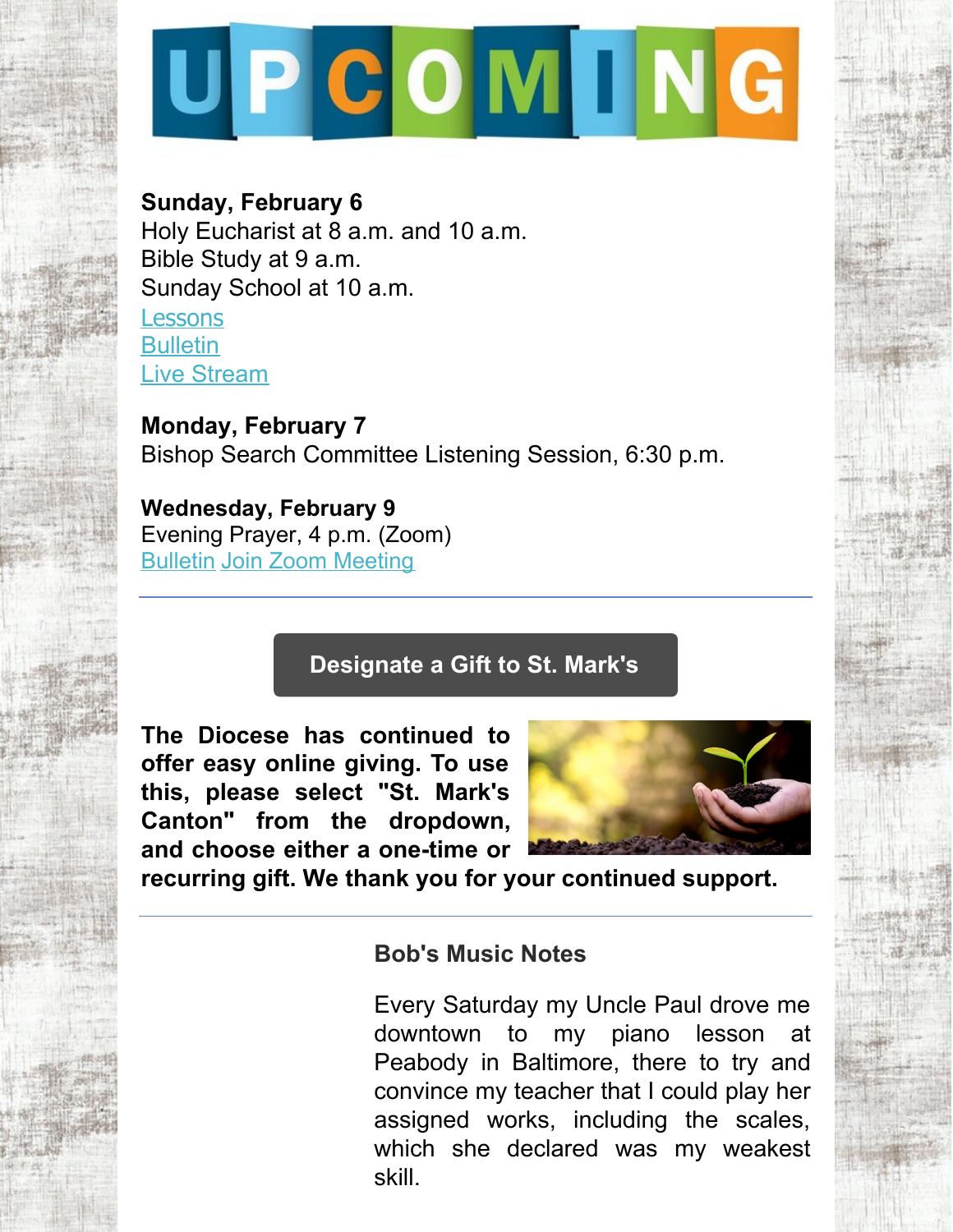

One could not graduate from the Preparatory Department without passing an examination devoted entirely to scales. As the time approached for this ordeal, I was scheduled for an October date, but as the time drew near, Miss Thomas said I was not prepared, so the date was switched to November.

Well, November came and still she delayed having me take the test. December came and went with the same

result, and now we were in a new year, but January also came and went with no exam, and the same for February. But the last time the exam was given was March, so it was March or never.

On a blustery Wednesday, I took the streetcar downtown to the Prep and made my way to the small studio with two Knabe grand pianos. There, Carlotta Heller, the examiner, was waiting to hear my scales, along with Seymour Fink, easily the best pianist in the school, and his sister Alma, who was almost as good.

Carlotta Heller, the examiner, had a pen which she dipped in an inkwell, and you could hear it scratching its way across the pad where she recorded her reactions to the scale test.

Just the four of us in that studio -- Miss Heller, Seymour Fink, Alma Fink, and me. Seymour was the first to be called. Miss Heller asked for F Major and -- voila! -- Seymour was up and down that keyboard like Paderewski. *(to be continued)*

#### **February Birthdays**

 Rick Werren Lesley Kiesling, Caroline Willoughby Tom Turner Peggy Peretzky Amelia Rowland Lauren Hoot MaryAnn Kiesling

### **February Anniversaries**

6 Bill and Beck Rand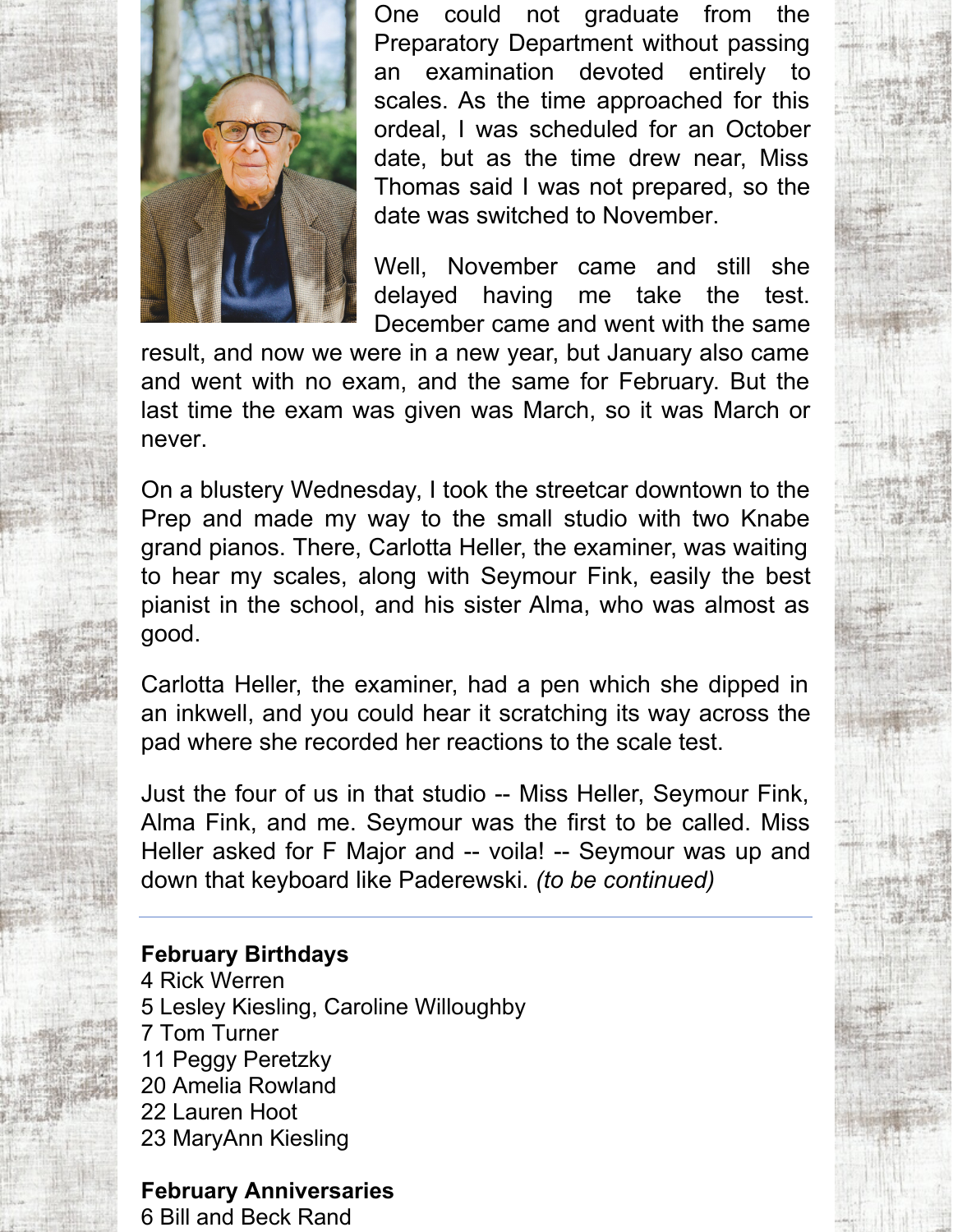## Prayer Concerns

Bert Heiser, Fred Gibbs, Jim Weaver, Jane Schutrum, Ron Hill, Amelia Rowland, Ron Brookes, Jack and Pauline Briggs

Family and Friends: Matt Gagnon (assistant principal at Oakwood Middle School); Addelyn (friend of Judy Hixon); John Fortney (brother of Cindy Brown); Jim Belamy, Stephanie & Pat (friends of Marcia Tirpak); Darlene & Diana (friends of Sue Little); Silvia Batalla (friend of Gene and Sally Little); Yanette Pysher (Vonda Temelkoff's cousin); Shelli Montoni, Sandy Snyder & the Fulton family (friend and relatives of the Rands); Lynnda Hoefler (friends of Sue Little); Sherry & Noah (friends of the Kieslings); Ray Slinger (friend of Bob Morrison); Janet Sheatzley Morgan (Barb Siegfried's sister); Chuck Schuerer & Beth Conley (friends of Cricket Boyd); Carol Jones (daughter of Buck & BJ Jones); Glenn Robert (friend of Beth Crowl); Dr. Angela Peters & family (friend of the Kennedys); Terry L. & Judy Evans (friends of Pam McCarthy); Lesley & Holly (friends of Paulette Frech); Marc Hostetler (brother of Susan Hostetler); Baby David (friend of the Schaubs); Bob Patterson (friend of Diana Cornell); Sullivan & Guzman families & Pastor Marilyn Roman (friends of the Mulls); Johnny Willoughby (grandson of the Willoughbys); Jim Mesko (friend of Jim Weaver).

For those who have died.

For those in the armed forces.

## **PRAYER CHAIN:**

St. Mark's has a group of prayer warriors who pray for the specific needs of those on the prayer chain. If you would like to place yourself or a loved one on the prayer chain, please contact Bobbi Gordon at ggordon24@sbcglobal.net

Prayer requests may be placed on the private Prayer Chain or on the Prayer Concerns list appearing in *The Lion's Pause* and Sunday bulletin or in both places. Please let Bobbi know your preference. Unless otherwise instructed, names will be listed as we receive them. Please update Bobbi or Katie on the status of your friends or family members as to when they may